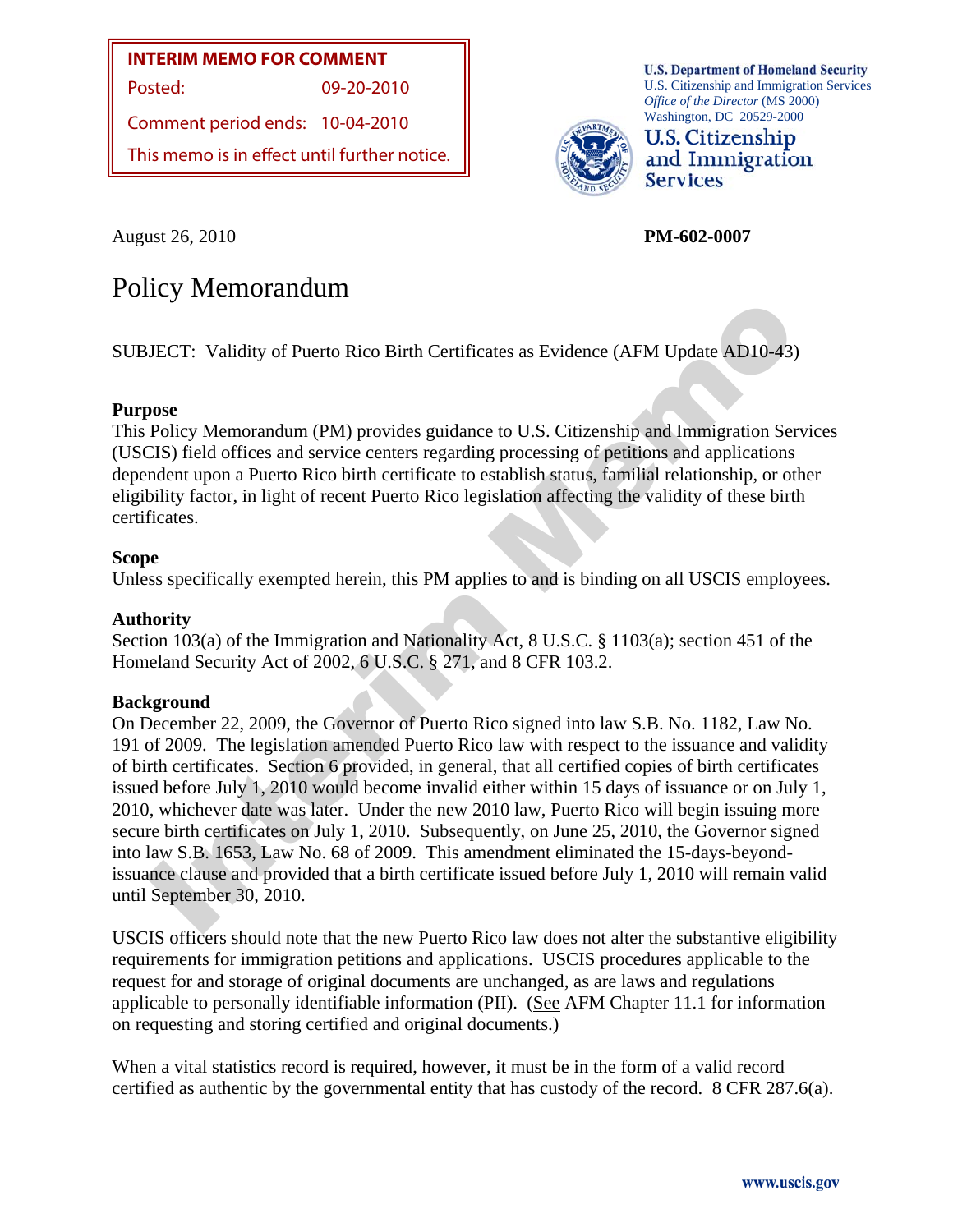Thus, USCIS is taking note of section 6 of Law No. 191 of 2009, as amended by Law No. 68 of 2010, which provides, in relevant part:

 All certified copies of birth certificates issued before July 1, 2010, shall be null and have no effect whatsoever for any purpose for which the same were requested, after September 30, 2010. This provision shall not be interpreted to void any procedures initiated prior to the expiration date provided for in this Section, for which certified copies of birth certificates issued before July 1, 2010, are being validly used.<sup>1</sup>

Note that section 6 also gives the Governor of Puerto Rico authority, by executive order, to extend by an additional 30 days the validity of a birth certificate issued before July 1, 2010. If the Governor exercises this authority, USCIS will advise USCIS officers accordingly.

## **Policy**

USCIS officers will request a new Puerto Rico birth certificate only as specified in Chapter 11.1(n) of the Adjudicator's Field Manual (*AFM*) as amended by this PM.

## **Implementation**

1. Chapter 11.1 of the *AFM* is amended by adding new section (n) to read as follows:

(n) Birth Certificates from Puerto Rico. As of September 30, 2010, all birth certificates issued in Puerto Rico before July 1, 2010 are invalid, pursuant to the laws of that Commonwealth. How adjudicators treat a Puerto Rico birth certificate submitted in support of an application or petition depends on both the issuance date of the birth certificate and the submission date of the application or petition.

provaded boro and so-ctom, are when extends of these issued before July 1, 2010, are being validly used.<br>
that section 6 also gives the Governor of Puerto Rico authority, by executive order, to<br>
that section 6 also gives (1) Petitions and Applications Received on or before September 30, 2010. In any case involving a petition or application filed on or before September 30, 2010, officers will accept as valid a Puerto Rico birth certificate that was validly issued before or after July 1, 2010, even if the case is adjudicated after September 30, 2010. In instances where there is suspicion of fraud, follow standard procedures for requesting additional documents, referring to FDNS, or other applicable action. That the birth certificate was issued before July 1, 2010 or submitted near the invalidation date, does not by itself create any presumption of fraud or warrant additional scrutiny.

# (2) Petitions and Applications Received After September 30, 2010.

(A) In any case received after September 30, 2010, officers will accept as valid a Puerto Rico birth certificate that was validly issued before July 1, 2010 only if the submission is postmarked or bears evidence that it was shipped to USCIS via a carrier other than the U.S. Postal Service no later than September 30, 2010. For example, a birth certificate issued on June 30, 2010 will be accepted if the

<sup>&</sup>lt;sup>1</sup> The English text is taken from the website of Puerto Rico's Federal Affairs Administration.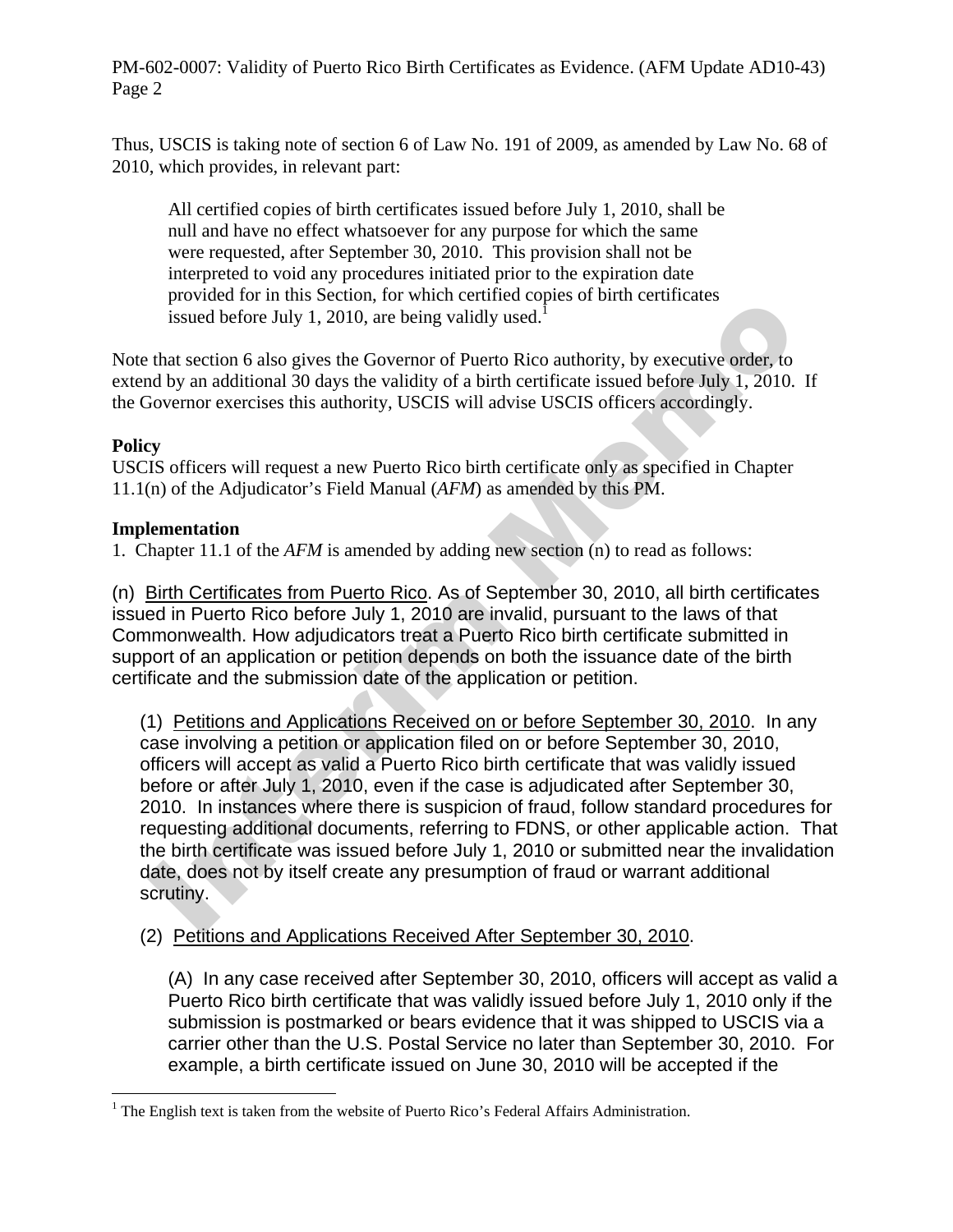certificate's submission is postmarked no later than September 30, 2010. In instances where there is suspicion of fraud, follow standard procedures for requesting additional documents, referring to FDNS, or other applicable action. That the birth certificate was issued immediately prior to July 1, 2010 does not by itself create any presumption of fraud or warrant additional scrutiny.

(B) For cases received after September 30, 2010 and postmarked or shipped via a carrier other than the U.S. Postal Service after September 30, 2010, officers should verify that the submitted Puerto Rico birth certificate (whether original or a copy) was issued on or after July 1, 2010.

(i) If the birth certificate was issued on or after July 1, 2010, proceed with the adjudication pursuant to all applicable laws, regulations, and SOPs.

(ii) If the birth certificate was issued before July 1, 2010, and the submission was postmarked or shipped via a carrier other than the U.S. Postal Service after September 30, 2010, the officer should prepare an RFE. The RFE must specifically state that the petitioner or applicant must submit a new birth certificate issued by the General Vital Statistics Office of Puerto Rico (Puerto Rico Department of Health) on or after July 1, 2010.

Interim Memo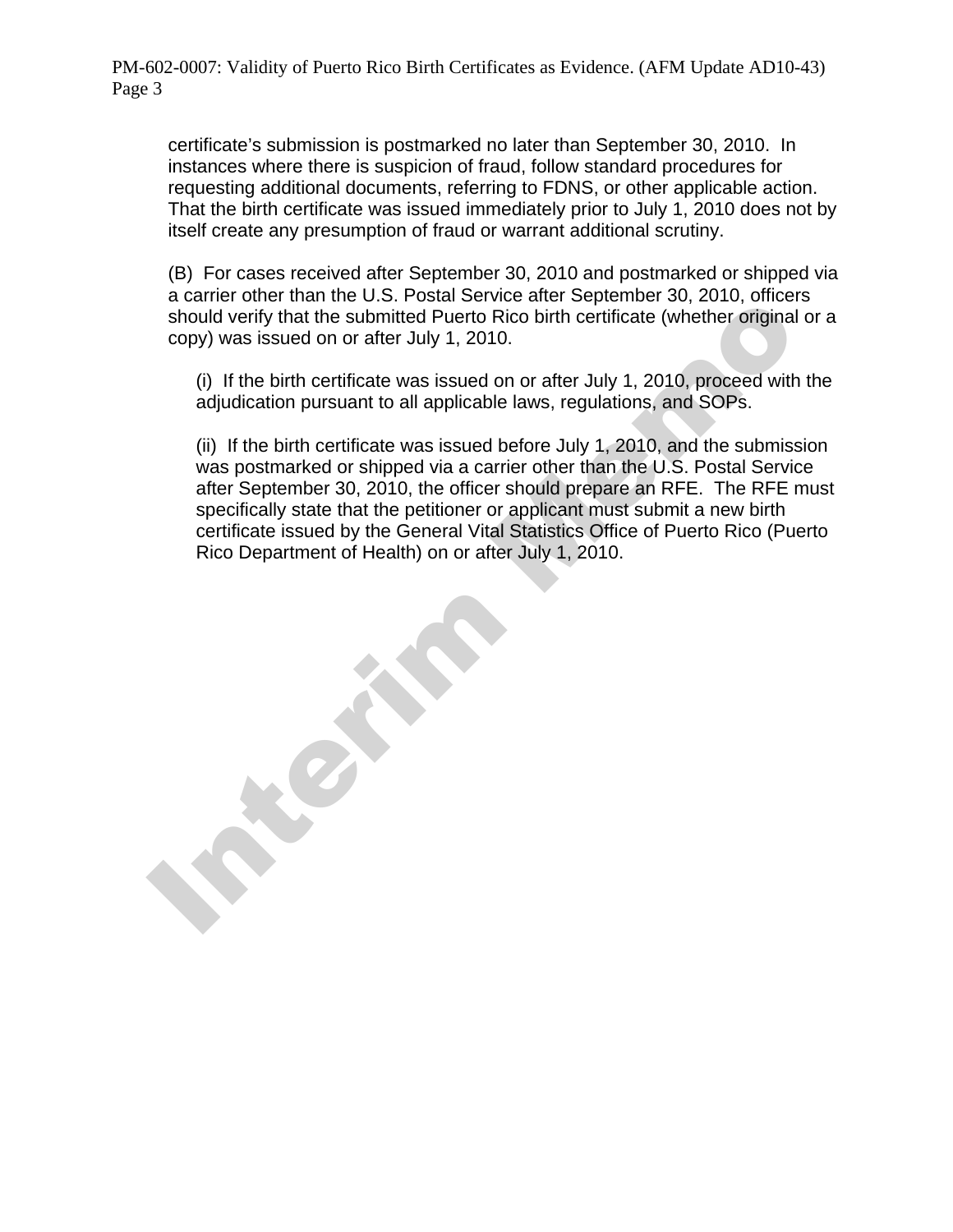| If                                                                            | And                                                             | And                                                          | Then                                                                                                                                                                                                                                                                                                                                                                        |
|-------------------------------------------------------------------------------|-----------------------------------------------------------------|--------------------------------------------------------------|-----------------------------------------------------------------------------------------------------------------------------------------------------------------------------------------------------------------------------------------------------------------------------------------------------------------------------------------------------------------------------|
| Petition / Application<br>is postmarked on or<br>before September 30,<br>2010 | The birth certificate<br>was issued before<br>July 1, 2010      | There is no indication<br>that the document is<br>fraudulent | Accept as valid Puerto<br>Rico birth certificate<br>issued before July 1,<br>2010, even if the case is<br>adjudicated after<br>September 30, 2010, and<br>proceed to adjudicate<br>pursuant to all applicable<br>laws, regulations, and<br><b>SOPs</b>                                                                                                                      |
|                                                                               | The birth certificate<br>was issued on or after<br>July 1, 2010 | There is no indication<br>that the document is<br>fraudulent | Verify the submitted<br><b>Puerto Rico birth</b><br>certificate was issued on<br>or after July 1, 2010 and<br>proceed to adjudicate<br>pursuant to all applicable<br>laws, regulations, and<br><b>SOPs</b>                                                                                                                                                                  |
| Petition / Application<br>is postmarked after<br>September 30, 2010           | The birth certificate<br>was issued before<br>July 1, 2010      | There is no indication<br>that the document is<br>fraudulent | Verify the submitted<br>Puerto Rico birth<br>certificate was issued<br>before July 1, 2010 and<br>prepare an RFE that<br>specifically states the<br>petitioner or applicant<br>must submit a new birth<br>certificate issued by the<br><b>General Vital Statistics</b><br><b>Office of Puerto Rico</b><br>(Puerto Rico Department<br>of Health) on or after July<br>1, 2010 |
|                                                                               | The birth certificate<br>was issued on or after<br>July 1, 2010 | There is no indication<br>that the document is<br>fraudulent | Verify the submitted<br>Puerto Rico birth<br>certificate was issued on<br>or after July 1, 2010 and<br>proceed to adjudicate<br>pursuant to all applicable<br>laws, regulations, and<br><b>SOPs</b>                                                                                                                                                                         |

**Note:** This memorandum addresses the validity of Puerto Rico birth certificates only as it relates to the date of issuance. This memorandum neither makes substantive